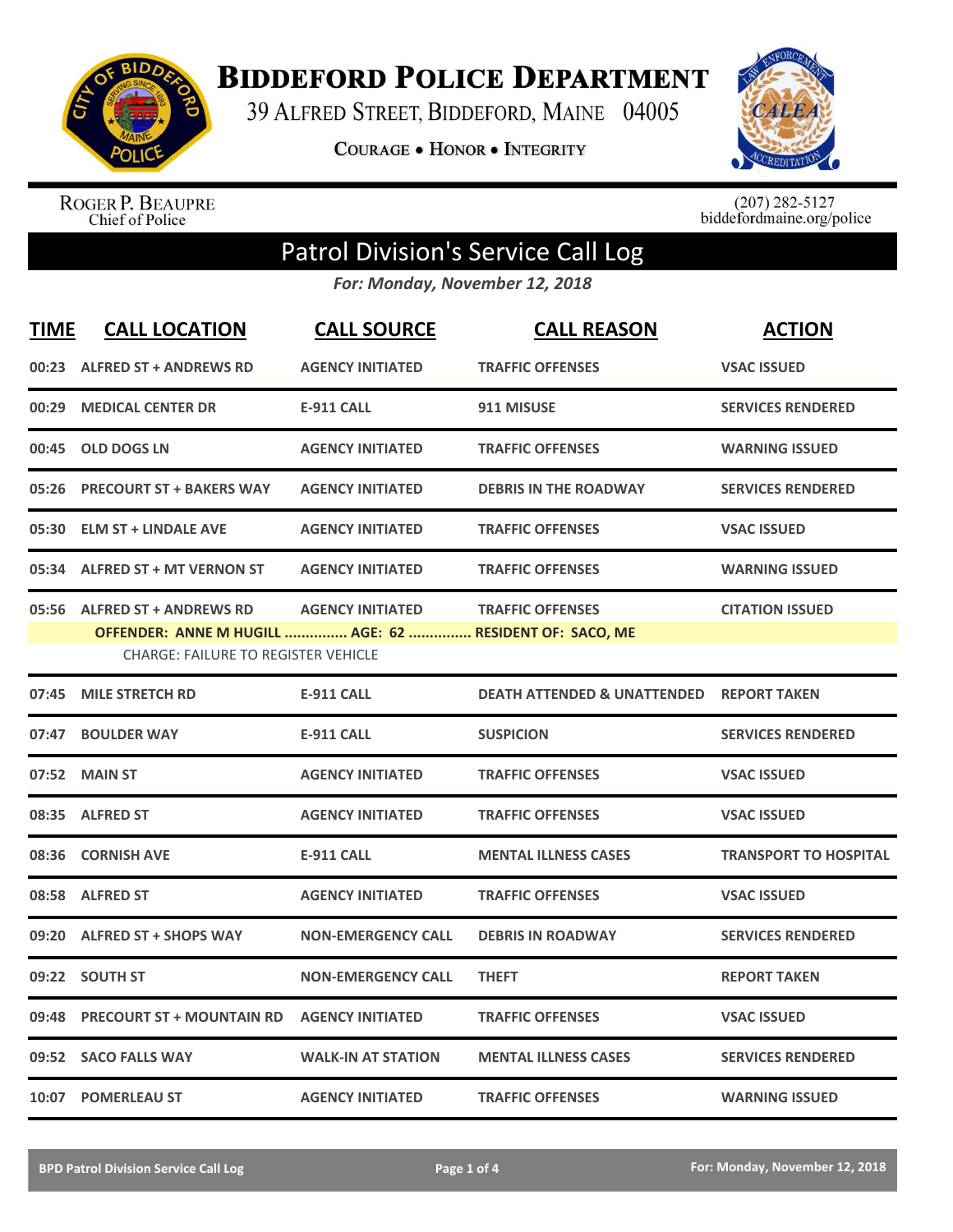| <b>TIME</b> | <b>CALL LOCATION</b>                                                                       | <b>CALL SOURCE</b>                                      | <b>CALL REASON</b>            | <b>ACTION</b>                |
|-------------|--------------------------------------------------------------------------------------------|---------------------------------------------------------|-------------------------------|------------------------------|
|             | 10:17 ELM ST                                                                               | <b>AGENCY INITIATED</b>                                 | <b>TRAFFIC OFFENSES</b>       | <b>WARNING ISSUED</b>        |
|             | 10:34 ALFRED ST                                                                            | <b>AGENCY INITIATED</b>                                 | <b>TRAFFIC OFFENSES</b>       | <b>VSAC ISSUED</b>           |
|             | 10:46 MAY ST                                                                               | <b>AGENCY INITIATED</b>                                 | <b>TRAFFIC OFFENSES</b>       | <b>WARNING ISSUED</b>        |
|             | 10:55 EDWARDS AVE                                                                          | <b>AGENCY INITIATED</b>                                 | <b>TRAFFIC OFFENSES</b>       | <b>WARNING ISSUED</b>        |
|             | 11:12 SUMMER ST                                                                            | <b>WALK-IN AT STATION</b>                               | <b>ARTICLES LOST/FOUND</b>    | <b>REPORT TAKEN</b>          |
|             | 11:15 MAINE TPKE                                                                           | <b>AGENCY INITIATED</b>                                 | <b>TRAFFIC OFFENSES</b>       | <b>VSAC ISSUED</b>           |
|             | 11:22 BIDDEFORD GATEWAY CTR<br>OFFENDER: JUVENILE - D  AGE: 17  RESIDENT OF: BIDDEFORD, ME | <b>NON-EMERGENCY CALL</b>                               | <b>SHOPLIFTING</b>            | <b>CITATION ISSUED</b>       |
|             |                                                                                            | <b>CHARGE: THEFT BY UNAUTHORIZED TAKING OR TRANSFER</b> |                               |                              |
|             | 11:26 PARKVIEW CT                                                                          | <b>E-911 CALL</b>                                       | 911 MISUSE                    | <b>NO ACTION REQUIRED</b>    |
|             | 11:48 ALFRED ST                                                                            | <b>WALK-IN AT STATION</b>                               | <b>CIVIL COMPLAINT</b>        | <b>CIVIL COMPLAINT</b>       |
|             | 12:14 SOUTH ST                                                                             | <b>NON-EMERGENCY CALL</b>                               | <b>CIVIL COMPLAINT</b>        | <b>CIVIL COMPLAINT</b>       |
|             | 12:15 ALFRED ST                                                                            | <b>WALK-IN AT STATION</b>                               | <b>CODES ENFORCEMENT</b>      | <b>REFERRED OTHER AGENCY</b> |
|             | 12:25 ALFRED ST                                                                            | <b>AGENCY INITIATED</b>                                 | <b>TRAFFIC OFFENSES</b>       | <b>VSAC ISSUED</b>           |
|             | 12:27 MAY ST                                                                               | <b>E-911 CALL</b>                                       | 911 MISUSE                    | <b>WARNING ISSUED</b>        |
|             | 12:35 ALFRED ST                                                                            | <b>NON-EMERGENCY CALL</b>                               | <b>COURT ORDERED CHECK IN</b> | <b>SERVICES RENDERED</b>     |
|             | <b>12:36 UNION ST</b>                                                                      | <b>NON-EMERGENCY CALL</b>                               | <b>SUSPICION</b>              | <b>SERVICES RENDERED</b>     |
|             | 13:03 FALL ST                                                                              | <b>WALK-IN AT STATION</b>                               | <b>SUSPICION</b>              | <b>SERVICES RENDERED</b>     |
|             | 13:15 ALFRED ST                                                                            | <b>WALK-IN AT STATION</b>                               | <b>COURT ORDERED CHECK IN</b> | <b>SERVICES RENDERED</b>     |
|             | 13:54 MAY ST                                                                               | <b>AGENCY INITIATED</b>                                 | <b>TRAFFIC OFFENSES</b>       | <b>VSAC ISSUED</b>           |
|             | 13:59 MAY ST                                                                               | <b>NON-EMERGENCY CALL</b>                               | <b>ANIMAL COMPLAINT</b>       | <b>SERVICES RENDERED</b>     |
|             | 14:05 YORK ST                                                                              | <b>E-911 CALL</b>                                       | <b>TRESPASSING</b>            | <b>SERVICES RENDERED</b>     |
|             | 14:14 MAY ST                                                                               | <b>AGENCY INITIATED</b>                                 | <b>ANIMAL COMPLAINT</b>       | <b>SERVICES RENDERED</b>     |
|             | 14:21 COLE RD                                                                              | <b>AGENCY INITIATED</b>                                 | <b>TRAFFIC OFFENSES</b>       | <b>WARNING ISSUED</b>        |
|             | 14:27 ELM ST + FOREST ST                                                                   | <b>AGENCY INITIATED</b>                                 | <b>TRAFFIC OFFENSES</b>       | <b>VSAC ISSUED</b>           |
|             | 14:35 BIDDEFORD GATEWAY CTR                                                                | E-911 CALL                                              | <b>DISTURBANCE / NOISE</b>    | <b>NO VIOLATION</b>          |
|             | 14:37 ALFRED ST                                                                            | <b>WALK-IN AT STATION</b>                               | <b>PAPERWORK</b>              | <b>PAPERWORK SERVED</b>      |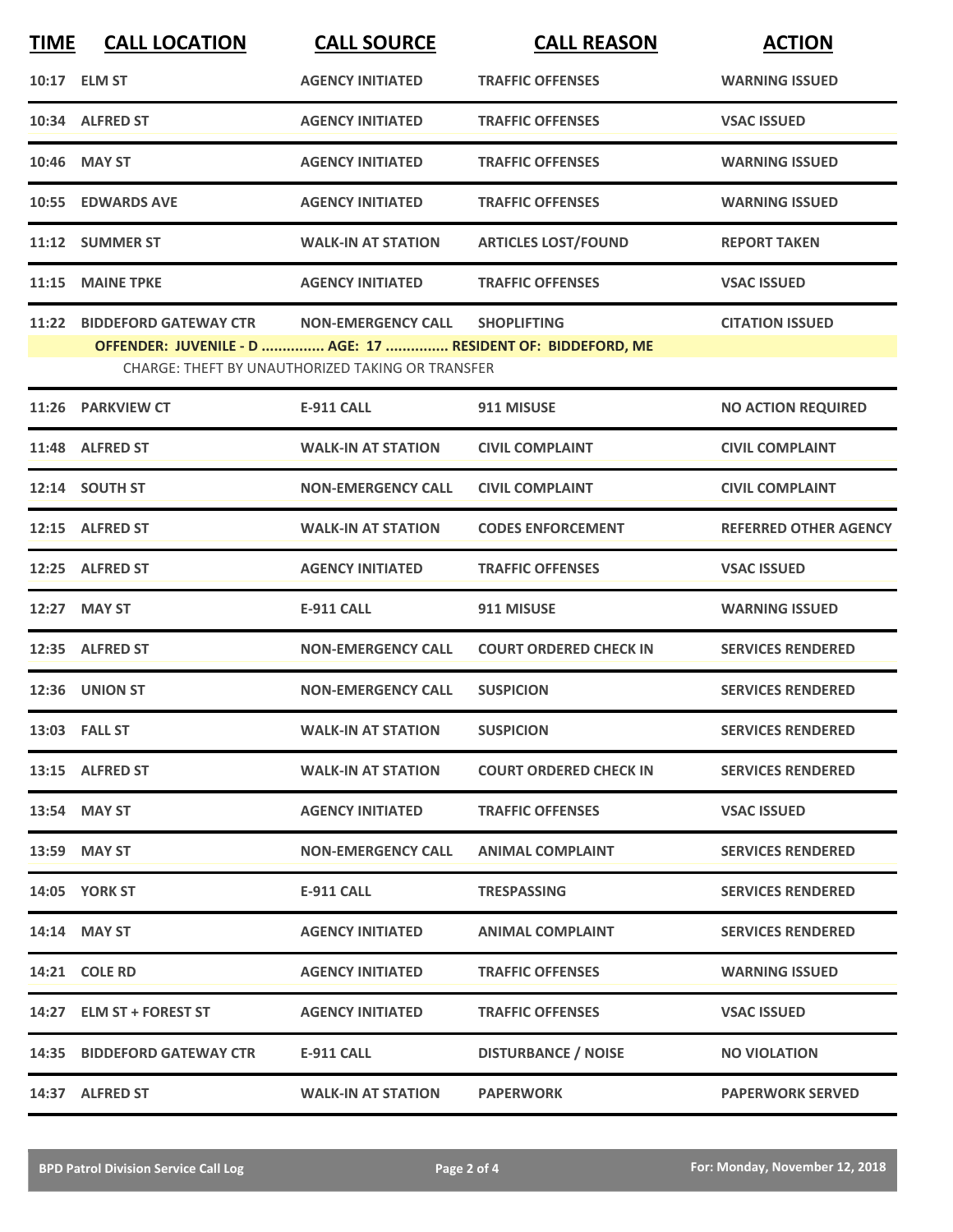| <b>TIME</b> | <b>CALL LOCATION</b>           | <b>CALL SOURCE</b>        | <b>CALL REASON</b>            | <b>ACTION</b>             |
|-------------|--------------------------------|---------------------------|-------------------------------|---------------------------|
|             | 14:46 ELM ST                   | <b>E-911 CALL</b>         | <b>DISTURBANCE / NOISE</b>    | <b>REPORT TAKEN</b>       |
|             | 14:58 ALFRED ST                | <b>WALK-IN AT STATION</b> | <b>COURT ORDERED CHECK IN</b> | <b>SERVICES RENDERED</b>  |
|             | 15:44 ALFRED ST                | <b>NON-EMERGENCY CALL</b> | <b>CIVIL COMPLAINT</b>        | <b>CANCELLED IN ROUTE</b> |
|             | 16:05 ELM ST                   | <b>NON-EMERGENCY CALL</b> | <b>DOMESTIC COMPLAINTS</b>    | <b>REPORT TAKEN</b>       |
|             | 16:12 SHOPS WAY                | <b>AGENCY INITIATED</b>   | <b>TRAFFIC OFFENSES</b>       | <b>WARNING ISSUED</b>     |
|             | 16:32 ALFRED ST                | <b>WALK-IN AT STATION</b> | COURT ORDERED CHECK IN        | <b>SERVICES RENDERED</b>  |
|             | 16:36 ALFRED ST + ANDREWS RD   | <b>AGENCY INITIATED</b>   | <b>TRAFFIC OFFENSES</b>       | <b>WARNING ISSUED</b>     |
|             | 16:48 ALFRED ST + EDWARDS AVE  | <b>AGENCY INITIATED</b>   | <b>TRAFFIC OFFENSES</b>       | <b>WARNING ISSUED</b>     |
|             | 17:09 POOL ST + BLANDINGS WAY  | <b>AGENCY INITIATED</b>   | <b>TRAFFIC OFFENSES</b>       | <b>WARNING ISSUED</b>     |
|             | 17:14 ALFRED ST                | <b>AGENCY INITIATED</b>   | <b>ASSIST PD AGENCY</b>       | <b>NO ACTION REQUIRED</b> |
|             | 17:17 POOL ST                  | <b>AGENCY INITIATED</b>   | <b>TRAFFIC OFFENSES</b>       | <b>WARNING ISSUED</b>     |
| 17:18       | <b>MAY ST + AMHERST ST</b>     | <b>AGENCY INITIATED</b>   | <b>TRAFFIC OFFENSES</b>       | <b>WARNING ISSUED</b>     |
|             | 17:22 ALFRED ST + EDWARDS AVE  | <b>AGENCY INITIATED</b>   | <b>TRAFFIC OFFENSES</b>       | <b>WARNING ISSUED</b>     |
| 17:23       | <b>POOL ST</b>                 | <b>AGENCY INITIATED</b>   | <b>TRAFFIC OFFENSES</b>       | <b>WARNING ISSUED</b>     |
|             | $17:23$ FOSS ST + KING ST      | <b>AGENCY INITIATED</b>   | <b>TRAFFIC OFFENSES</b>       | <b>WARNING ISSUED</b>     |
|             | 17:25 ALFRED ST                | <b>AGENCY INITIATED</b>   | <b>TRAFFIC OFFENSES</b>       | <b>NO ACTION REQUIRED</b> |
|             | 17:33 CLIFFORD ST              | <b>NON-EMERGENCY CALL</b> | <b>DISTURBANCE / NOISE</b>    | <b>WARNING ISSUED</b>     |
|             | 17:35 ELM ST                   | <b>AGENCY INITIATED</b>   | <b>TRAFFIC OFFENSES</b>       | <b>VSAC ISSUED</b>        |
|             | 17:35 ELM ST + LINDALE AVE     | <b>AGENCY INITIATED</b>   | <b>TRAFFIC OFFENSES</b>       | <b>WARNING ISSUED</b>     |
|             | 17:37 PRECOURT ST + BAKERS WAY | <b>AGENCY INITIATED</b>   | <b>TRAFFIC OFFENSES</b>       | <b>NO ACTION REQUIRED</b> |
|             | 17:43 PRECOURT ST + BAKERS WAY | <b>AGENCY INITIATED</b>   | <b>SUSPICIOUS VEHICLE</b>     | <b>WARNING ISSUED</b>     |
|             | 17:45 BIDDEFORD GATEWAY CTR    | <b>NON-EMERGENCY CALL</b> | <b>PAPERWORK</b>              | <b>SERVICES RENDERED</b>  |
|             | 17:46 POOL ST + COLUMBUS WAY   | <b>AGENCY INITIATED</b>   | <b>TRAFFIC OFFENSES</b>       | <b>WARNING ISSUED</b>     |
|             | 17:58 ALFRED ST                | <b>AGENCY INITIATED</b>   | <b>TRAFFIC OFFENSES</b>       | <b>WARNING ISSUED</b>     |
|             | 18:03 ALFRED ST + BARRA RD     | <b>AGENCY INITIATED</b>   | <b>TRAFFIC OFFENSES</b>       | <b>VSAC ISSUED</b>        |
|             | 18:11 ST MARYS ST + MAIN ST    | <b>AGENCY INITIATED</b>   | <b>TRAFFIC OFFENSES</b>       | <b>WARNING ISSUED</b>     |